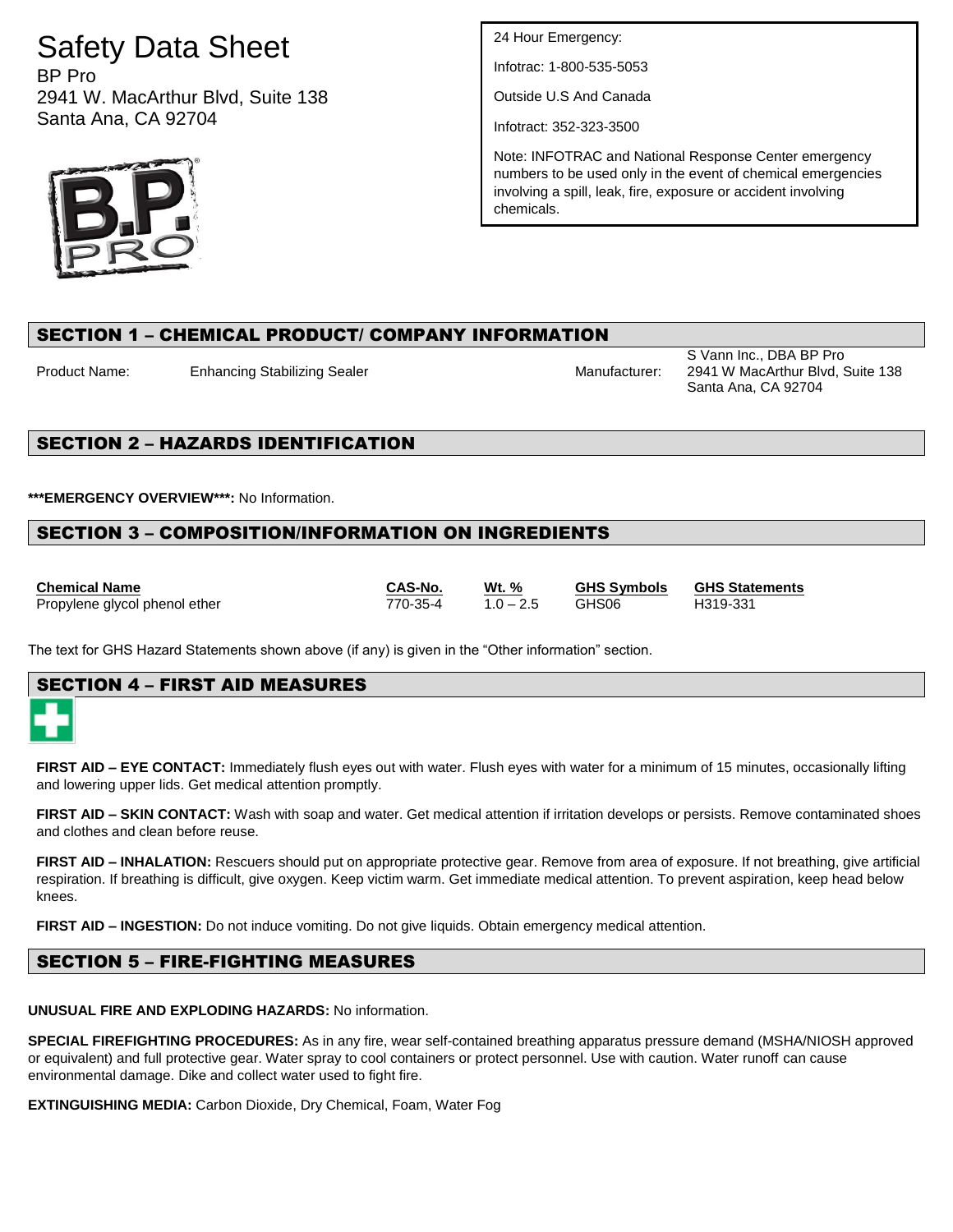# SECTION 6 – ACCIDENTAL RELEASE MEASURES

**STEPS TO BE TAKEN IN CASE MATERIAL IS RELEASED OR SPILLED:** Wear appropriate personal protective equipment (see Exposure Controls/ Personal Protection Section.) Eliminate all ignition sources. Prevent additional discharge of material if able to do so safely. Do not touch or walk through spilled material. Avoid runoff into storm sewers and ditches which lead to waterways. Ventilate spill area. Stay upwind of spill. Collect spilled materials for disposal. Use only non-combustible material for clean up. Absorb spill with inert material (e.g dry sand or earth), then place in a chemical waste container.

# SECTION 7 – HANDLING AND STORAGE



**HANDLING:** Use only in a well ventilated area. Avoid breathing vapor, fumes, or mist. Avoid contact with eyes, skin, and clothing. Follow all MSDS/label precautions even after containers are emptied because they may retain product residues.

**STORAGE:** Keep away from heat, sparks, and flame. Store containers in a cool, well ventilated place. Keep from freezing. Keep container closed when not in use.

# SECTION 8: EXPOSURE CONTROLS/PERSONAL PROTECTION

#### **Ingredients with Occupational Exposure Limits**

| <b>Chemical Name</b>          | <b>ACGIH TLV-TWA</b> | ACGIH-TLV STEL OSHA PEL-TWA |     | <b>OSHA PEL-CEILING</b> |
|-------------------------------|----------------------|-----------------------------|-----|-------------------------|
| Propylene glycol phenyl ether | N.E                  | N.D                         | N.C | N.L                     |

#### **Personal Protection**

Both Che

**Respiratory protection:** NIOSH/MSHA approved respirators may be necessary if airborne concentrations are expected to exceed exposure limits.

**Skin Protection:** Wear impervious gloves to prevent contact with the skin. Wear protective gear as needed – apron, suit, boots.

**Eye Protection:** Use chemical splash goggles and face shield (ANSI Z87.1 or approved equivalent.

**Other Protective equipment:** Facilities storing or utilizing this material should be equipped with an eyewash facility and a safety shower.

**Hygienic practices:** Do not eat, drink or smoke in areas where this material is used. Avoid breathing vapors. Remove contaminated clothing and wash before reuse. Wash thoroughly after handling. Wash hands before eating.

# SECTION 9 – PHYSICAL AND CHEMICAL PROPERTIES

Vapor Density: N.D **Vapor Pressure: Vapor Pressure:** 

**Appearance:** Liquid **Physical State:** Liquid **Odor:** Typical **Construction Codor Threshold:** N.D **Density, g/cm3:** 1.016 **pH:** N.D **Freeze Point, F:** N.D **Viscosity:** N.D **Solubility in water:** Slight **Explosive Limits, vol%:** N.D **Boiling Range, F:** 200-473 **Flash Point, F:** >200 **Evaporation Rate:** Not Determined **Auto Ignition Temp., F:** N.D N.D **Vapor Density:** N.D **Vapor Pressure:** 26.0 @ 20C

# SECTION 10 – STABILITY AND REACTIVITY

**Stability:** No information

**Conditions to avoid:** Avoid Excess heat and sources of ignition.

**Incompatibility:** Prevent contact with strong oxidizing agents.

**Hazardous Decomposition products:** Toxic gases/fumes are given off during burning or thermal decomposition. During combustion carbon monoxide may be formed. During combustion carbon dioxide may be formed.

**Hazardous Polymerization:** No Information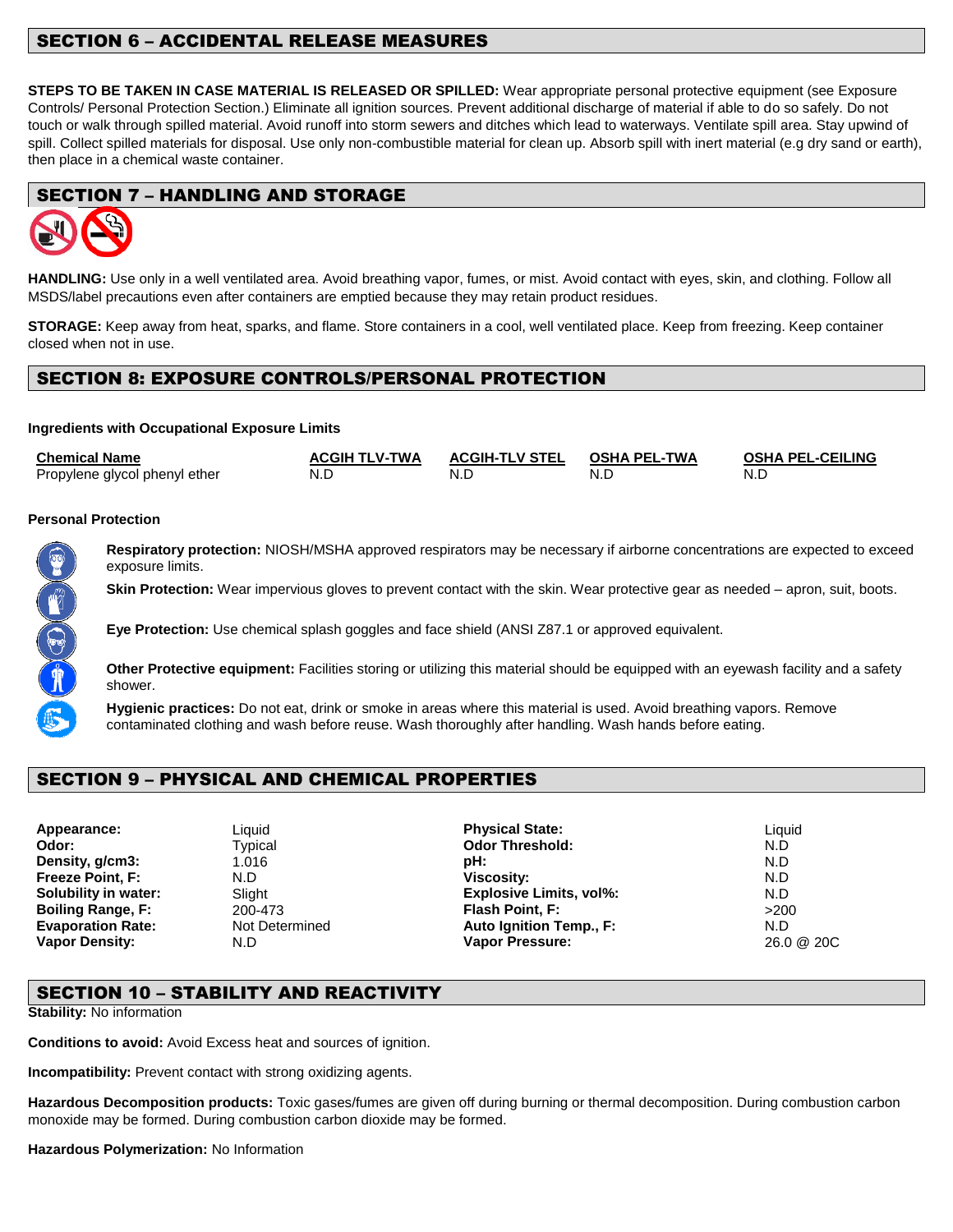# SECTION 11 – TOXICIOLOGICAL INFORMATION

#### **Information on Toxicological Events**

**Effects of Overexposure – Inhalation:** May be irritating to the respiratory system.

**Effects of Overexposure – Skin Contact:** Extensive/prolonged or repeated exposure may result in significant absorption. Prolonged or repeated contact can result in defatting and drying of skin which may result in skin irritation and dermatitis (rash).

**Effects of Overexposure – Eye Contact:** May cause severe irritation to eyes. May cause corneal injury.

**Effects of Overexposure – Ingestion:** Incidentally swallowing small amounts as a result of normal handling operations is not likely to cause injury. However, swallowing larger amounts may cause injury.

**Effects of Overexposure – Chronic Hazards:** Contains material that may cause birth defects, based on animal data.

**Primary Routes of Entry: Eye Contact, Ingestion, Inhalation, Skin Absorption, Skin Contact**

**Acute Toxicity Values**

**The Acute effects of this product have not been tested. Data on individual components are tabulated below:** 

| CAS-No. | <b>Name According to EEC</b>           | Oral LD50, mg/kg | Dermal LD50, mg/kg | Vapor LC50,mg/L |
|---------|----------------------------------------|------------------|--------------------|-----------------|
|         | 770-35-4 Propylene glycol phenyl ether | >2853.0          | >2000.0            | >5.4            |

# SECTION 12 - ECOLOGICAL INFORMATION

**ECOLOGICAL INFORMATION: No Information**

# SECTION 13 – DISPOSAL CONSIDERATIONS

**For more guidance and information contact our Waste Services Division at (262) 658-4000.**

**Always Dispose of any waste in accordance with all local, state and federal regulations.** 

**Disposal Method:** Dispose of waste in accordance with all local, state, and federal regulations.

**Steps to be taken in case material is released or spilled:** Wear appropriate personal protective equipment. (See Exposure Controls/Personal Protection section.) Eliminate all ignition sources. Prevent additional discharge of material if able to do so safely. Do not touch or walk through spilled material. Avoid runoff into storm sewers and ditches which lead to waterways. Ventilate spill area. Stay upwind of spill. Colelct spilled material for disposal. Use only non-combustible material for clean-up. Absorb spill with inert material (e.g dry sand or earth), then place in a chemical waste container.

# SECTION 14 – TRANSPORT INFORMATION

**DOT Proper Shipping Not regulated <b>Packing Group:** No information **Notice Regulated Packing Group:** No information **Name:**

**DOT Hazard Class:** No information **Hazard Subclass:** No Information **Hazard Subclass:** No Information **DOT UN/NA Number:** No information **Resp. Guide Page:** No information

# SECTION 15 – REGULATORY INFORMATION

# **U.S Federal Regulations:**

# **CERCLA – SARA Hazard Category**

This product has been reviewed according to the EPA 'Hazard Categories' promulgated under Sections 311 and 312 of the Superfund Amendment and Reauthorization Act of 1986 (SARA Title III) and is considered, under applicable definitions, to meet the following categories:

Acute Health Hazard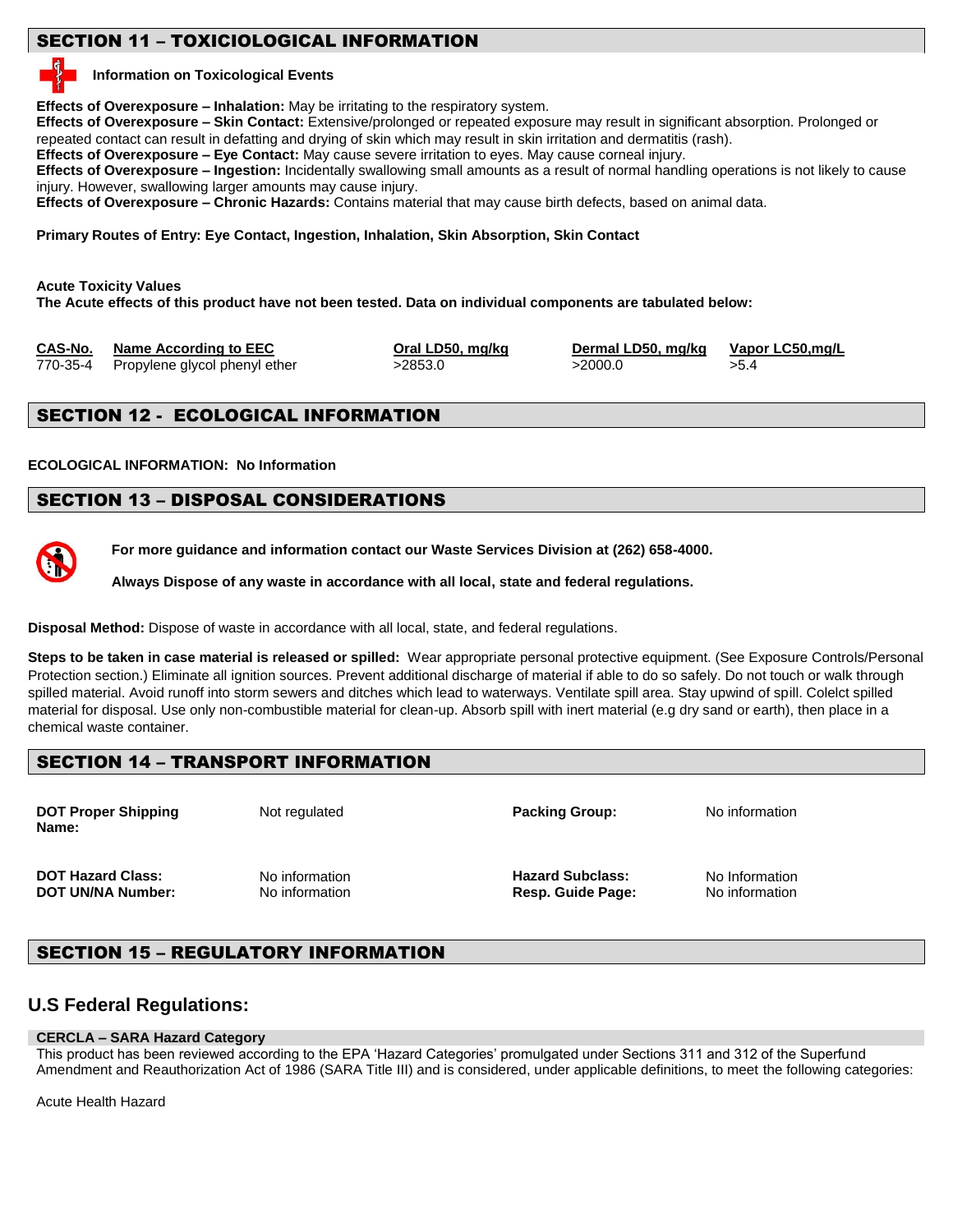This product has been reviewed according to the EPA 'Hazard Categories' promulgated under Sections 311 and 312 of Title III of the Superfund Amendment and Reauthorization Act of 1986 and 40 CFR part 372:

**Chemical Name**<br> **CAS-No.**<br> **CAS-No.**<br> **CAS-No.**<br> **CAS-No.** 

1, 2 ethanediol

#### **Toxic Substance Control Act:**

This product contains the following substances subject to the reporting requirements of TSCA 12(B) if exported from the United States:

No TSCA components exist in this product.

#### **US State Regulations:**

#### **New Jersey Right-To-Know:**

The following materials are non-hazardous, but are among the top five components of this product:

| <b>Chemical Name</b>                  | <b>CAS No.</b> |
|---------------------------------------|----------------|
| Water                                 | 7732-18-5      |
| Acrylic polymer in water              | Mixture        |
| Organo-modified polysiloxane emulsion | Mixture        |

#### **Pennsylvania Right to Know:**

The following non-hazardous ingredients are present in this product are at or greater than 3%.

**Chemical Name Cas-No.**  Water 7732-18-5 Acrylic polymer in water **Mixture** Mixture Mixture

#### **California Proposition 65 Carcinogens**

Warning: The following ingredients present in the product are known in the state of California to cause Cancer:

No Proposition 65 Carcinogens exist in this product.

#### **California Propositions 65 Reproductive Toxins**

Warning: The following ingredients present in the product are known to the State of California to cause birth defects, or other reproductive hazards.

No Proposition 65 Reproductive Toxins exist in this product.

#### **International Regulations: As follows -**

#### **Canadian WHMIS:**

This MSDS has been prepared in compliance with Controlled Product regulations except for the use of the 16 headings.

|                       | <b>SECTION 16 - OTHER INFORMATION</b> |                         |                |  |
|-----------------------|---------------------------------------|-------------------------|----------------|--|
| <b>Revision Date:</b> | 4/20/2015                             | <b>Supersedes Date:</b> | <b>New SDS</b> |  |

#### **HMIS Ratings:**

**Datasheet produced by: EH&S**